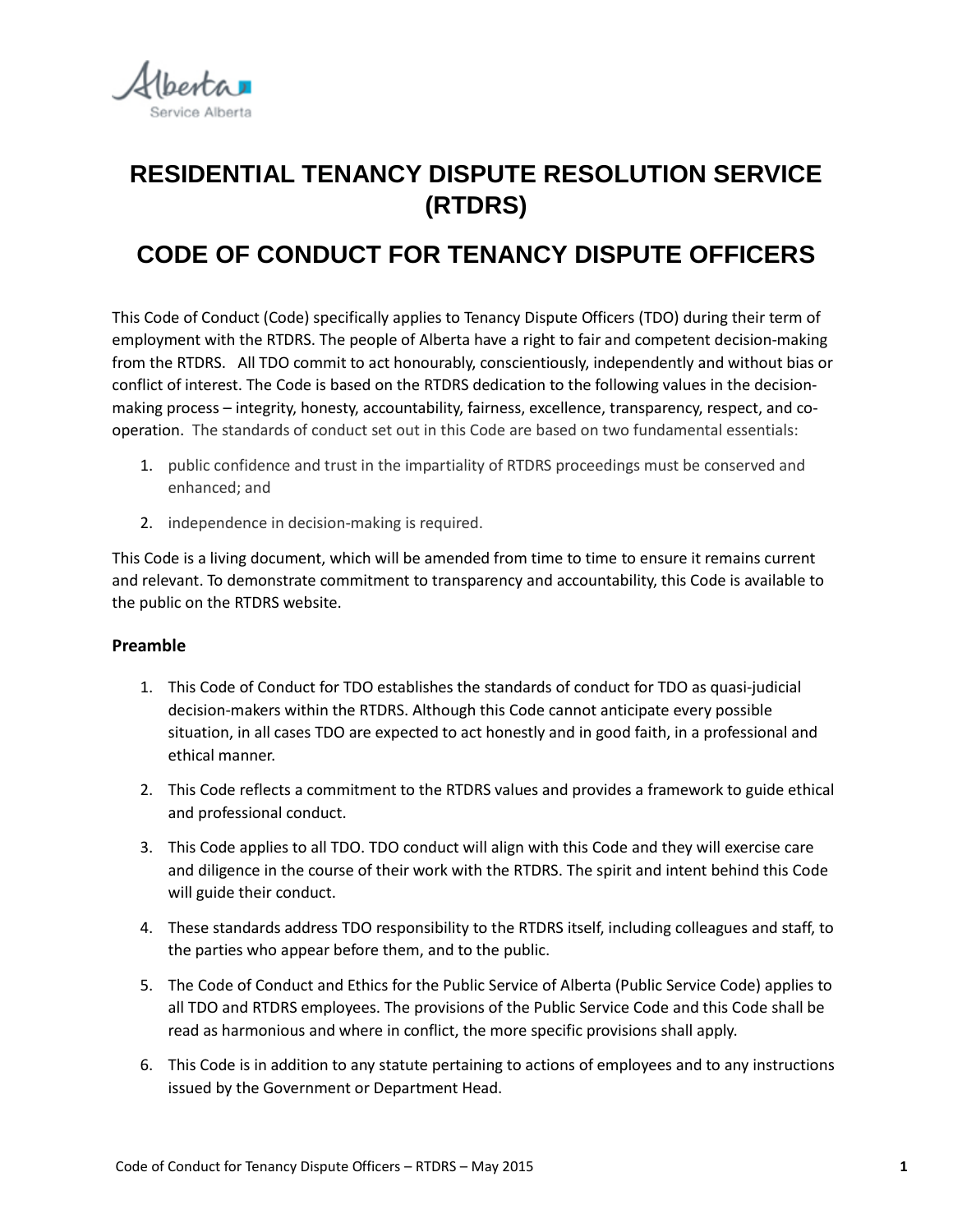- *7.* This Code is prepared and published under regulation 5(b) of the *Residential Tenancy Dispute Resolution Service Regulation.*
- 8. The previous Code of Conduct is rescinded and replaced by this Code effective October 1, 2015.

## **Guiding Principles**

The following principles guide the conduct and decision-making process of the TDO.

- 1. TDO shall comply with the provisions of the *Residential Tenancies Act* and Regulations (the RTA), all applicable Rules of Practice and Procedure (Rules), legal precedents, the principles of administrative fairness and all other relevant legislation and policy instruments that apply to their work and the work of the RTDRS.
- 2. While the RTDRS has an institutional interest in consistency the importance of independent decision making is recognized. The TDO will hear the evidence and make a decision based upon the facts of each matter.
- 3. TDO conduct will maintain and enhance public confidence in the integrity, objectivity and independence of the RTDRS.
- 4. No government official or RTDRS staff person has the ability to change, vary, alter or interfere with a TDO decision. Only the Court of Queen's Bench can determine if there has been an error in law or jurisdiction.
- 5. Upon commencement of employment, and annually thereafter, TDO shall confirm their understanding of and commitment to the principles set out in this Code.

### **Professional Standards**

- 1. TDO shall commit to transparency, diligence, timeliness and administrative fairness in all proceedings and hearings.
- 2. TDO shall act impartially and independently. TDO should not conduct, or participate in deciding the outcome of any proceeding, in which their impartiality might be reasonably questioned.
- 3. TDO shall treat all participants with dignity, respect and fairness.
- 4. TDO shall disclose all matters that would create a reasonable apprehension of bias including real and apparent conflicts of interest.
- 5. TDO shall preside without bias or prejudice, and without discrimination on any prohibited basis, against any person involved in the proceeding and shall control the proceedings to prevent such discriminatory behavior by any other person involved.
- 6. The prospect of disapproval from any person, institution, media representative or community will not deter the TDO from making a decision which they believe to be correct based on the law and the evidence.
- 7. TDO shall maintain confidentiality to the extent provided by the RTDRS Rules and the Freedom of Information and Protection of Privacy legislation.
- 8. TDO shall not act as a professional or legal consultant in preparation of a case, provide legal advice to either party, appear before the RTDRS as an expert witness, act as agent or representative of a party, nor represent either party in any matter before the RTDRS or in any matter relating to the work of the RTDRS.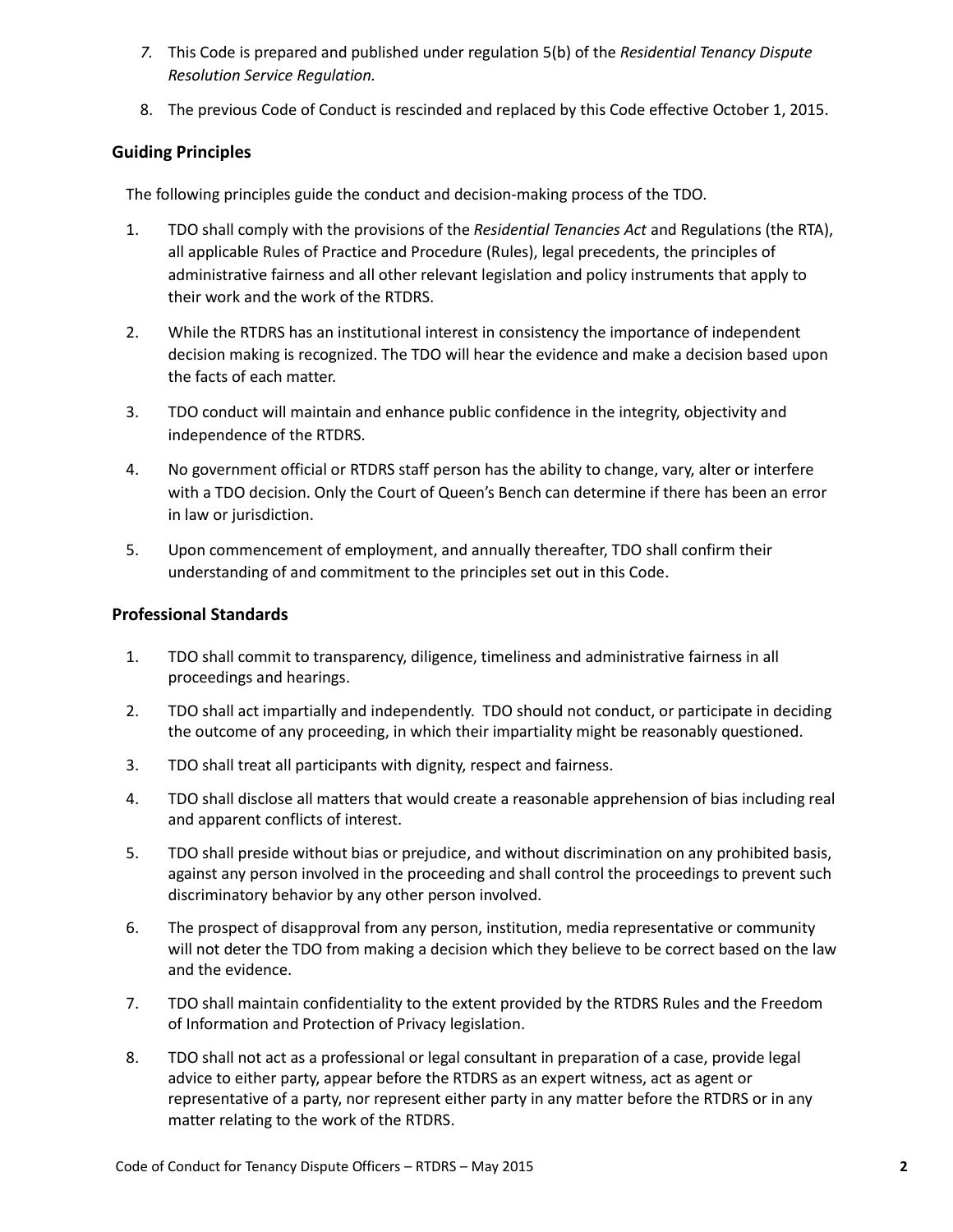- 9. TDO shall not communicate with the media or publicly express any opinion regarding:
	- i. any matter relating to the work of the RTDRS; or
	- ii. any matter that may create a reasonable apprehension of bias.
- 10. TDO shall act with integrity. TDO shall not act in their self-interest or further their private interests by virtue of their position.
- 11. TDO shall not accept money, awards or gifts from persons who may be, or have been, affected by RTDRS decisions.
- 12. TDO shall maintain their expertise and professional competence and knowledge in dispute resolution, adjudication, relevant law and hearing procedure. The TDO shall remain current in the field by participating in RTDRS meetings or discussions and ongoing professional development.
- 13. TDO shall respect the opinions and decisions of their colleagues.

#### **Approvals**

Director, Residential Tenancies Dispute Resolution Service

| - - |  |
|-----|--|
|     |  |

Executive Director, Consumer Services

\_\_\_\_\_\_\_\_\_\_\_\_\_\_\_\_\_\_\_\_\_\_\_\_\_\_\_\_\_\_\_\_\_ Date \_\_\_\_\_\_\_\_\_\_\_\_\_\_\_\_\_\_\_\_\_